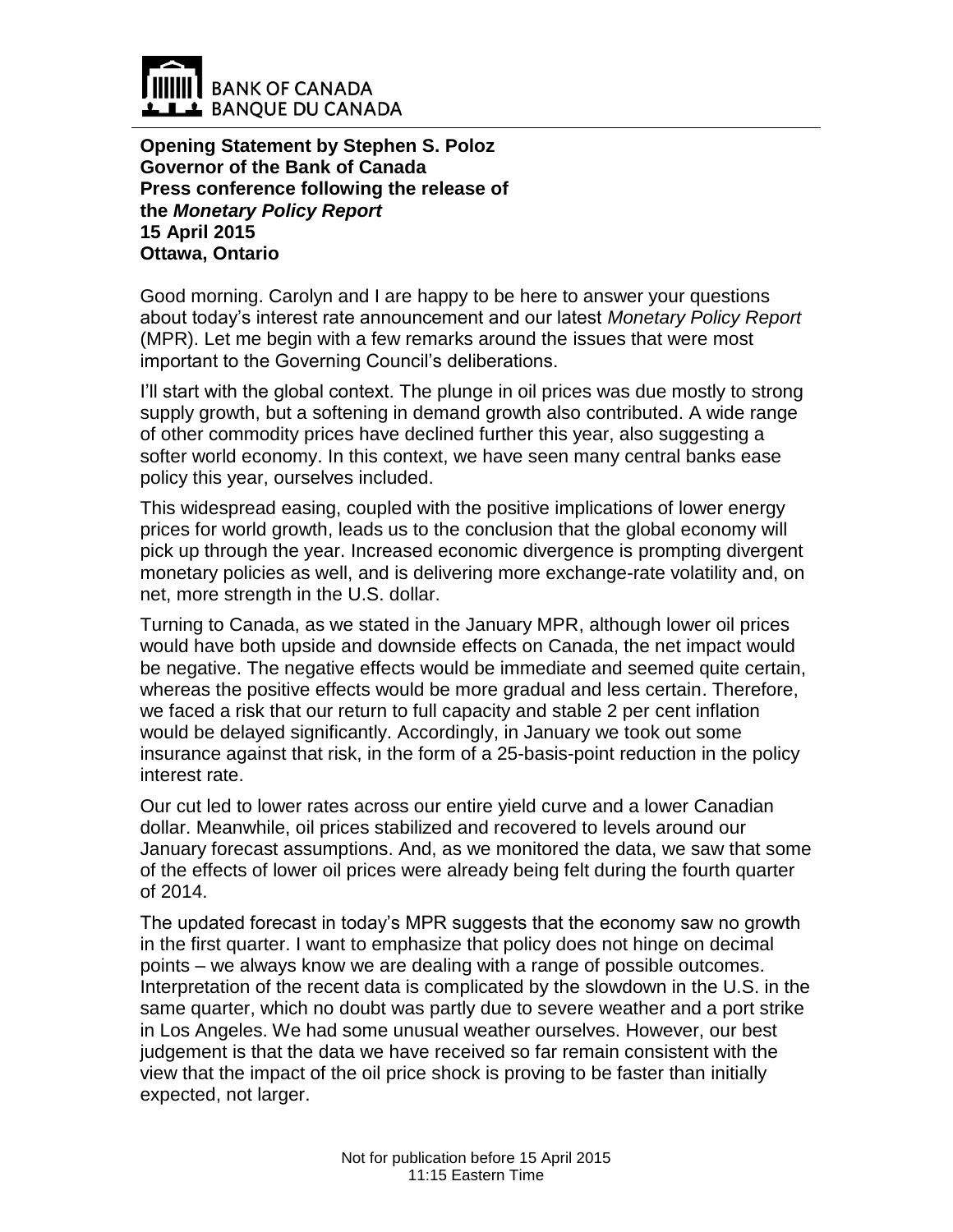Outside of the energy sector, other areas of the economy appear to be doing well. In particular, the segments of non-energy exports that we have been expecting to lead the recovery have been doing so, and we expect this trend to be buttressed by stronger U.S. growth and the lower Canadian dollar. Our Business Outlook Survey indicates that capacity constraints are beginning to emerge for exporters, which is promising for new investment. And, although we still have material slack in our labour market, the market's fundamentals have begun to improve. Even so, companies remain cautious about new investment and hiring intentions.

Weighing these various forces acting on the economy, we are anticipating a rebound in growth in the second quarter, and a move to above-trend growth thereafter, for annual growth of 1.9 per cent this year. This projected growth profile gets us back on track to use up our excess capacity around the end of 2016, at which time inflation will settle sustainably on 2 per cent. We see the risks around this projection as roughly balanced, but they will be reassessed continuously as new data become available.

The main risk is the size and duration of the negative impact of the oil shock, weighed against the positive forces that are building in the non-energy export sector. Our outlook is for the positives to begin to reassert themselves during the second quarter, and to do so clearly in the second half of the year. The interest rate cut of January and the lower Canadian dollar are working to speed up the transition. To give just one example, exporting companies with existing contracts denominated in U.S. dollars are seeing an immediate 8 per cent increase in Canadian-dollar cash flow, and will be able to compete more aggressively for future sales.

Inflation as measured by total CPI today is running at about 1 per cent, well below our 2 per cent target. This is largely due to the drop in gasoline prices, a temporary effect. But total CPI inflation would be even lower than 1 per cent, in fact quite close to zero, were it not for exchange-rate effects, which are boosting total inflation by 0.6 to 0.7 percentage points, and some additional one-time factors. Core inflation is running at about 2 per cent, but it is also being boosted by exchange-rate effects and a couple of other one-time factors.

Because monetary policy takes up to two years to have its full effect on inflation, responding to every fluctuation in prices would be counter-productive. Therefore, we generally look through inflation variations that, in our judgement, will prove temporary. These judgements constitute a very important part of our deliberations. Presently, we are looking through the effects of the drop in oil prices, the effects of the recent depreciation of the Canadian dollar, and the onetime effects of fluctuations in meat and telecommunications prices. This is why we refer to "underlying inflation", which estimates and excludes what we judge to be temporary factors, and is driven mainly by the changes in the degree of excess capacity in the economy. In our projection, total inflation, core inflation and underlying inflation all converge on the same level once temporary factors have dissipated.

Meanwhile, the issue of financial stability risks remains front-and-centre in our deliberations. These risks are evolving in line with our expectations. The level of indebtedness, as measured by the debt-to-disposable income ratio, continues to